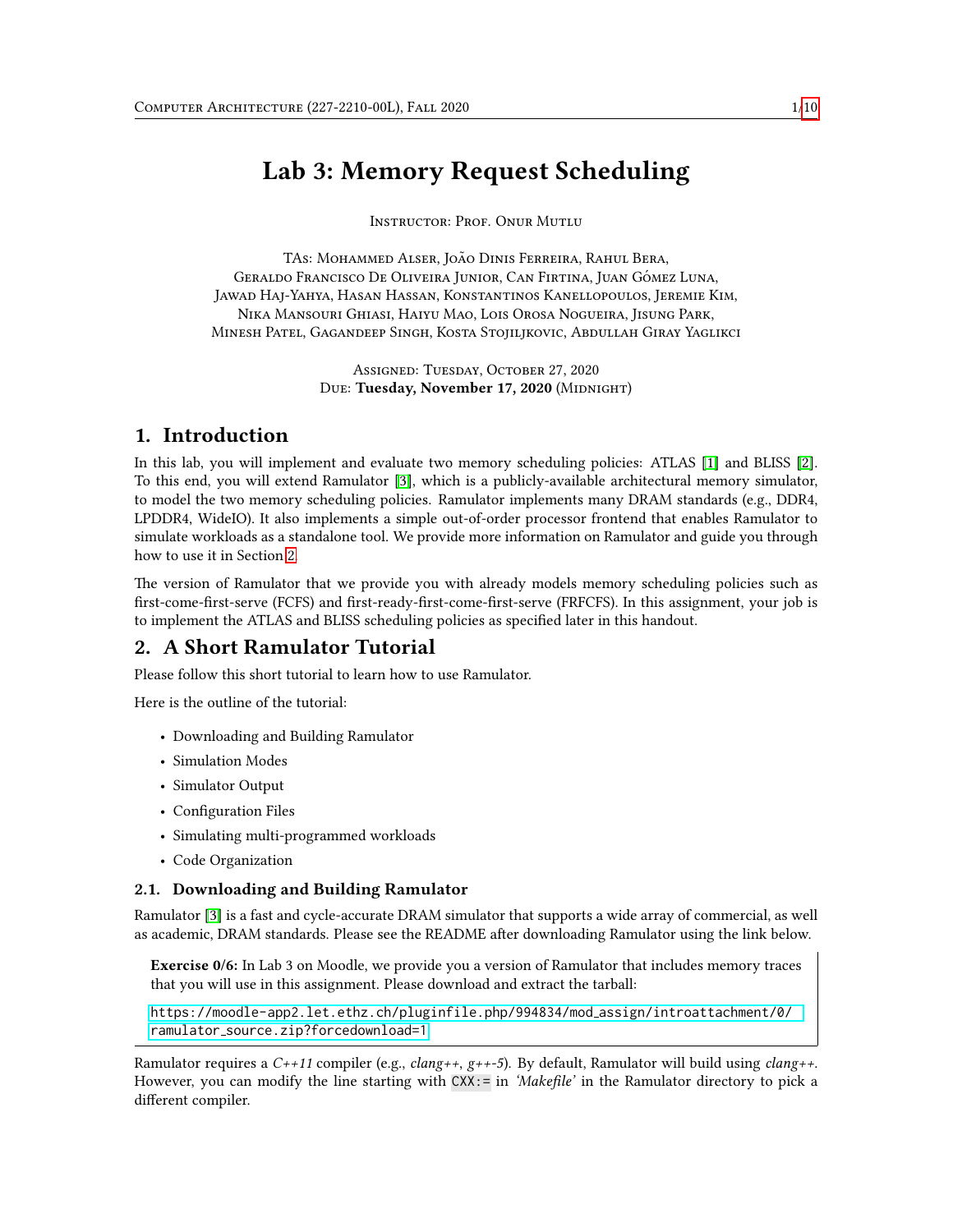```
Exercise 1/6 Compiling Ramulator
```
You can easily build Ramulator by running Make:

\$ make -j

After successful compilation, you will find a binary executable file called *ramulator* in the same directory with the Makefile. You can run the binary to print the help message to the terminal:

Exercise 2/6 Printing Ramulator Help Message

```
$ ./ramulator
Usage: ./ramulator <configs-file> --mode=cpu,dram [--stats <filename>]
   <trace-filename1> <trace-filename2>
Example: ./ramulator ramulator-configs.cfg --mode=cpu cpu.trace cpu.trace
```
#### 2.2. Simulation Modes

Ramulator supports three different usage modes:

- Memory Trace Driven: In this mode, Ramulator is provided with an input trace file that contains main memory requests of an application to simulate. Ramulator sequentially processes these requests based on the selected DRAM standard (e.g., DDR4). This mode does not model any system in sufficient detail to perform timing simulations. Because of that, Memory Trace Driven mode is better suited for testing the functionality of newly added features. In this assignment, we will not use this mode. Still, you can find more information about this mode in the public Ramulator repository  $[4]$  in case you are interested.
- Gem5 Driven: Gem5 [\[5\]](#page-9-5) is a full-system simulator that models CPU architecture in detail. Ramulator can be attached to gem5 to simulate the main memory component of the system. In this assignment, will not use this mode. If interested, you can take a look at [gem5's homepage](http://gem5.org) for more information about this simulator. You can also find out how to attach Ramulator to gem5 [here.](https://github.com/CMU-SAFARI/ramulator)
- CPU Trace Driven: This is the simulation mode that you will need to use in this lab assignment. In this mode, Ramulator directly reads CPU instruction traces from a file, and simulates a simplified outof-order CPU core model that generates memory requests to the DRAM subsystem. Such trace files contain non-memory instructions and memory requests. Depending on how the trace file is generated, the memory requests in the trace file may correspond to a certain cache level or directly to the main memory. If the trace contains main memory requests, we call it a *cache-filtered trace*. When simulating a cache-filtered trace, Ramulator should be configured to not instantiate any caches. Each line in the CPU trace file represents a memory request, and can have one of the following three formats:
	- $\langle$  num-cpuinst $\rangle$   $\langle$  addr-read $\rangle$ : If a line contains two tokens, the first token  $\langle$  num-cpuinst $\rangle$  represents the number of CPU (i.e., non-memory) instructions that precede a read request. The second token (addr-read) specifies the memory address of the read request.
	- $\langle$  num-cpuinst $\rangle$   $\langle$  addr-read $\rangle$   $\langle$  addr-writeback $\rangle$ : The first two tokens in a line with three tokens are the same as in the first format. The third token  $\langle$  addr-writeback $\rangle$  is the decimal address of the writeback request, which is the dirty cache-line eviction caused by the read request before it.
	- $\langle$  **unused**)  $\langle$  **unused**)  $\langle$  **hum-cpuinst**)  $\langle$  **type** $\rangle$   $\langle$  **addr**):  $\langle$  **unused** $\rangle$  tokens are used to pass additional information to the simulation, which are not relevant to this assignment and ignored by Ramulator.  $\langle$  num-cpuinst $\rangle$  represents the number of CPU (i.e., non-memory) instructions that precede a memory request.  $\langle type \rangle$  indicates the type of the memory request, which can be a load (L) request or a store (S) request.  $\langle \text{addr-read} \rangle$  specifies the memory address of the request.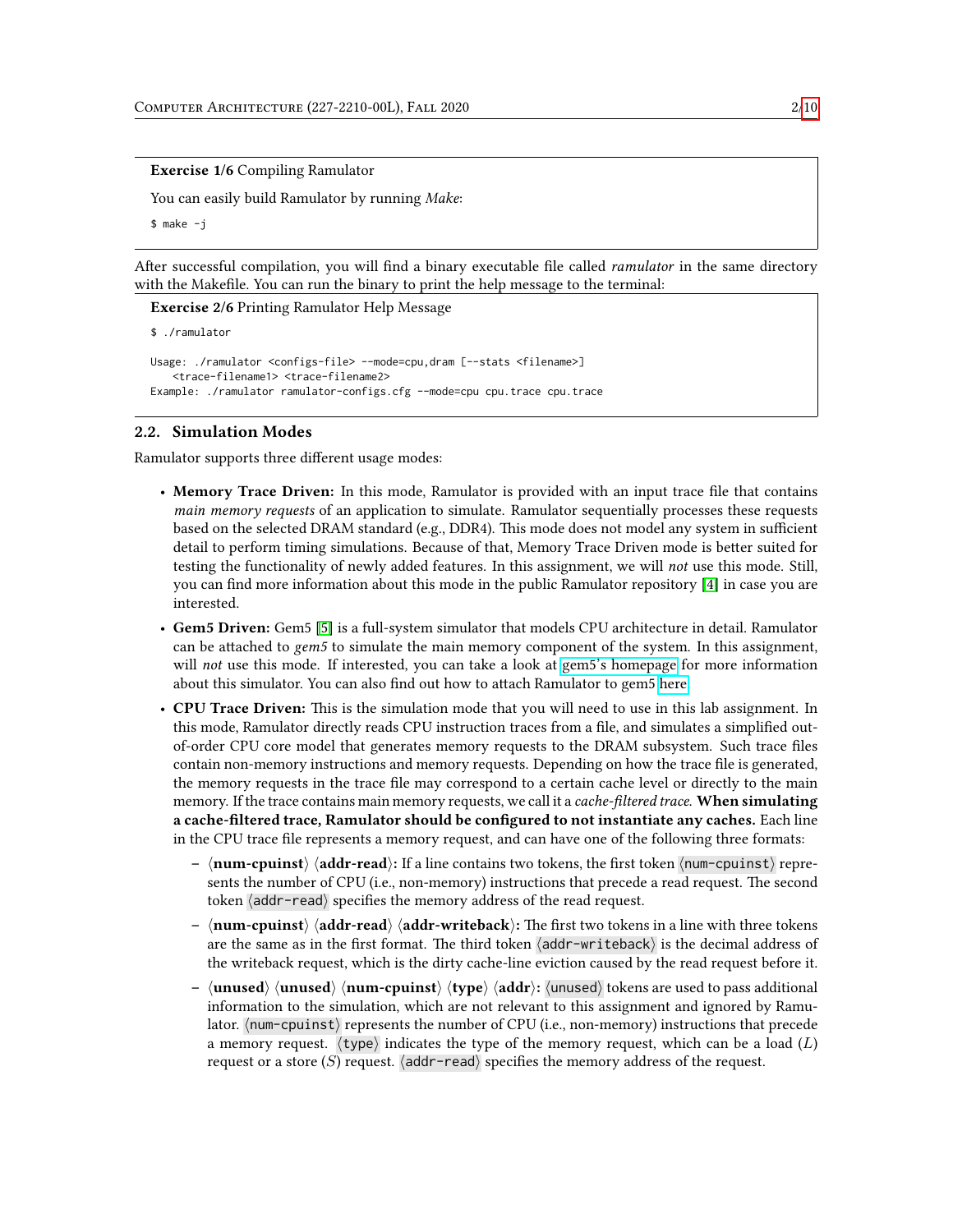Exercise 3/6 Running Ramulator in CPU Trace Driven mode:

\$ ./ramulator configs/**test**-config.cfg --mode=cpu cpu.trace tracenum: 1 trace\_list[0]: cpu.trace Warmup **complete**! Resetting stats... Starting the simulation... [0]retired: 26, clk, 224 Simulation **done**. Statistics written to DDR4.stats

In the above command, 'configs/DDR4-config.cfg' specifies a Ramulator configuration file that contains several parameters related to the architecture to simulate. The second argument, --mode=cpu, tells Ramulator to run in CPU Trace Driven mode. The last argument, 'cpu.trace', specifies the path to the input trace file to simulate. 'cpu.trace' is a very short trace that do not represent any real application but rather is used to demonstrate how to run Ramulator.

#### 2.3. Simulator Output

Ramulator reports a series of statistics for every run. These statistics are written to a file. By default, the filename will be ' $\langle standard_name \rangle$ .stats' (e.g., 'DDR4.stats'). You can output the statistics using a custom filename by adding  $--stats$  (filename) to the command line after the  $--mode$  argument.

**Exercise 4/6:** Understanding the stats file:

The simulation in the previous task should have created the stats file 'DDR4.stats'. Open the stats file with your favorite text editor (e.g., emacs, gedit, vim, kate) and find out which statistics Ramulator reports by default. Fill in the values for the metrics below:

Note: you do not have to submit the stats that you filled in above. This is just an exercise to help you get familiar with Ramulator's stats files.

- 1. Executed Instructions:
- 2. CPU Cycles:
- 3. IPC:
- 4. Row Misses:
- 5. Row Hits:
- 6. Row Conflicts:
- 7. Average access latency:
- 8. Read Bandwidth:
- 9. Write Bandwidth:

#### 2.4. Configuration Files

Ramulator enables cycle-accurate simulation of a diverse set of memory technologies. It uses various con figuration files to simulate different memory technologies. Now, let's analyze important parameters in the configuration files.

The pre-defined configuration files are available in the 'configs/' directory. Ramulator is capable of simulating standard DDRx memories (e.g., DDR3-config.cfg, DDR4-config.cfg, GDDR5-config.cfg), new 3D-stacked memories (e.g., HBM-config.cfg, WideIO2-config.cfg), Non-Volatile Emerging Memory Technologies (e.g., PCMconfig.cfg, STTMRAM-config.cfg), and academic proposals (e.g., SALP-config.cfg, DSARP-config.cfg). For a recent study that shows Ramulator's capabilities in evaluating workload-DRAM congurations, please see the SIGMETRICS 2019 paper entitled "Demystifying Complex Workload-DRAM Interactions: An Experimental Study" by Ghose et al. [\[6\]](#page-9-6).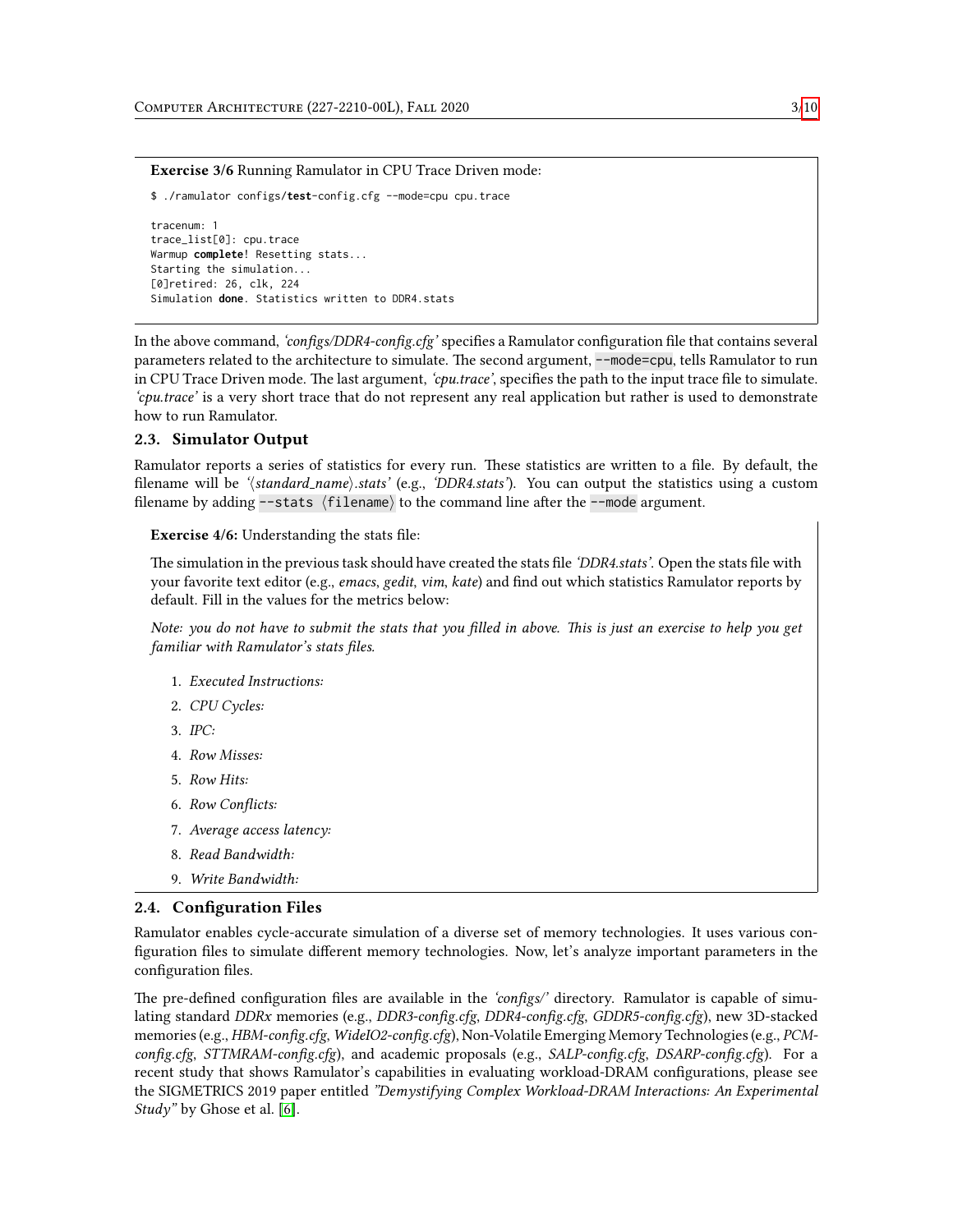In this assignment, you will simulate a DDR4-based main memory. If you open the DDR4 configuration file, you will see several parameters that describe the system to simulate. Here is a description of the most important parameters:

- 1. Memory-specific parameters: These are parameters that specify how the memory device will be configured. Important parameters are:
	- standard: Specifies the DRAM standard (e.g., DDR4).
	- channels, ranks: These specify the number of DRAM channels and ranks per channel of the simulated DRAM subsystem.
	- speed: This parameter specifies the timing properties of the simulated DRAM device (e.g., DDR4 2400R). It sets the frequency of the DRAM device and internal DRAM timings.
	- org: Specifies internal organization of the DRAM device (e.g., number of banks, rows, columns).
- 2. Core-specific parameters: These specify the configuration of the CPU cores. Ramulator implements a simple out-of-order core model, and a non-coherent cache hierarchy. The number of cores is determined by the number of trace files passed as arguments during execution (e.g., the first trace is assigned to the first core). The cache hierarchy can be configured using the cache knob with no for no cache, L1L2 for private L1 and L2 caches, L3 for only L3 cache shared among the cores, and all for private L1 and L2 and shared L3. In this assignment, you should not instantiate any caches since we provide you cache-filtered traces.
- 3. Simulation-specific parameters: These parameters control the simulation. Since simulation of a program can take orders of magnitude more time to complete than executing the same program on a real system, one common practice is to limit the total number of instructions simulated (ex pected limit insts). Setting this parameter will cause the simulation to finish as soon as all cores retire at least expected limit insts instructions. Please make sure to keep early exit = off as otherwise the simulation will finish when  $any$  core retires expected limit insts number of instructions.

#### 2.5. Simulating Multi-programmed Workloads

Ramulator allows simulating multi-programmed workloads. A multi-programmed workload is composed of multiple individual applications, each of which is assigned to a CPU core. These applications do not communicate with each other. Therefore, a cache coherence mechanism is not required. However, the individual applications still interfere with each other at different levels of the memory hierarchy since they share the memory sub-system.

To create a multi-programmed simulation, you just need to specify multiple trace files in the command line, separated by space. Ramulator assigns each trace to a different core. For example, if you provide two trace files (e.g., trace1 trace2), Ramulator will automatically instantiate two CPU cores and assign each trace to a different core.

In the './traces/' directory, we provide two CPU trace files. One of them represents an application that accesses main memory a lot (i.e., it has high memory intensity) and the other makes fewer requests to main memory.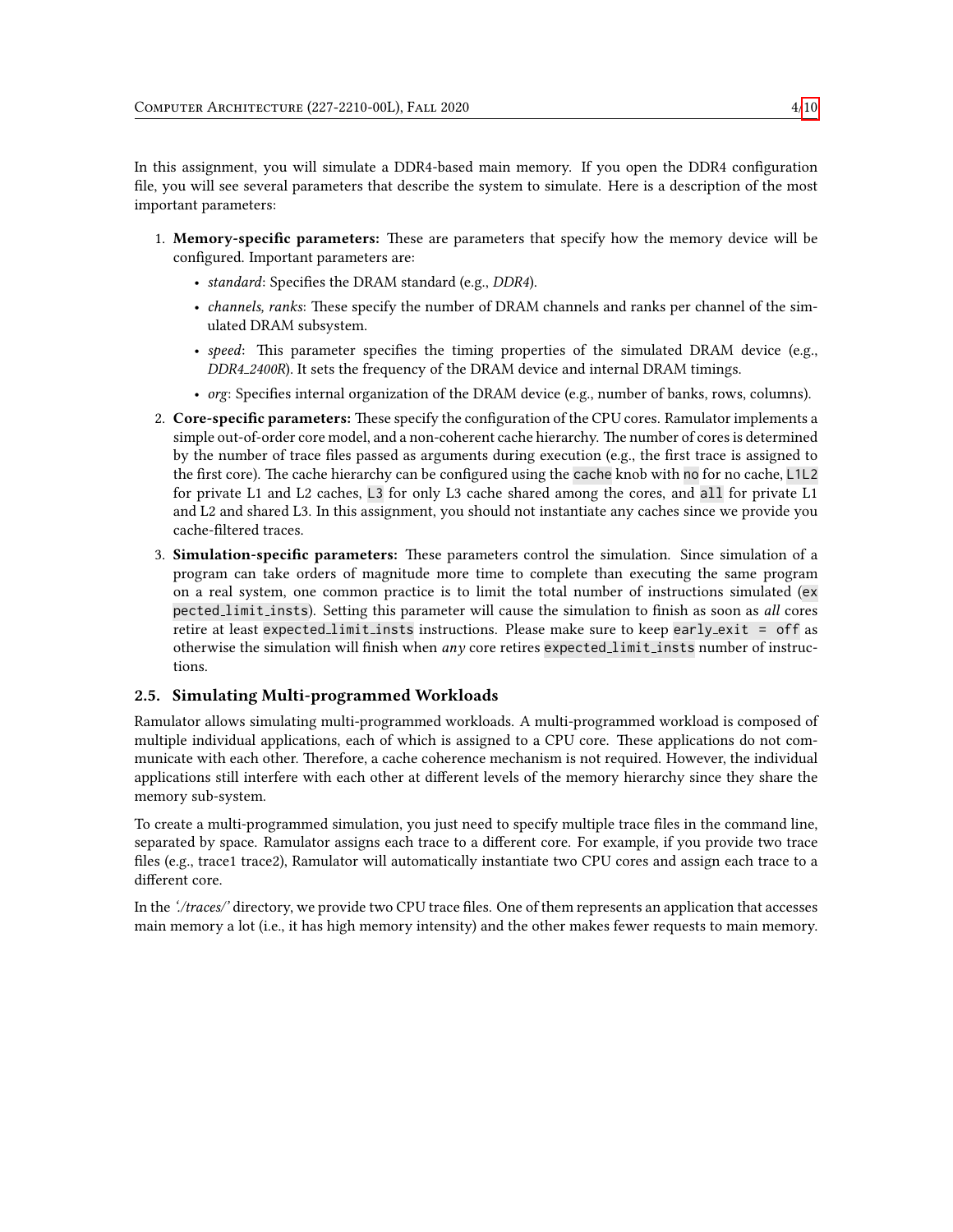Exercise 5/6: Running the multi-programmed workload:

The following command starts simulation with one instance of each trace file we provide in the './traces/' directory.

```
$ ./ramulator configs/DDR4-config.cfg --mode=cpu --stats \
   multi-programmed-simulation.stats ./traces/high-mem-intensity.trace \
    ./traces/low-mem-intensity.trace
```
Note that, in the stats file, some of the statistics are collected and displayed in the output separately for each core.

#### 2.6. Code Organization

Ramulator abstracts basics DRAM operations to provide an easy-to-extend design. You can read Section 2 in the Ramulator paper [\[3\]](#page-9-3) to understand how the code is organized in detail.

In this section, we give a high-level view of how different Ramulator modules communicate with each other. Figure [1](#page-4-0) provides a simplied view of Ramulator's functionalities. We describe CPU Trace Driven simulation in two simulation phases: processor and memory.

**Processor-side simulation**. The processor-side phase of the simulation consists of 1) reading the trace file; 2) issuing bubble instructions (i.e., non-memory instructions); 3) issuing memory instructions. The processor implements a simple out-of-order core model in 'src/Core.h' and a cache subsystem in 'src/Cache.h'. It works as follows.

- 1. 'src/Main.cpp' reads the configuration file and instantiates the processor cores and memory controllers. The number of core objects created depends on the number of trace files passed to the simulation and the number of controller objects created depends on the DRAM channels in the configuration.
- 2. run cputrace() starts running, and then controlling the execution of the simulation.
- <span id="page-4-0"></span>3. The processor module is ticked ( $proc.title()$ ), which advances the simulation to the next clock cycle.



Figure 1. Sequence diagram describing how Ramulator operates.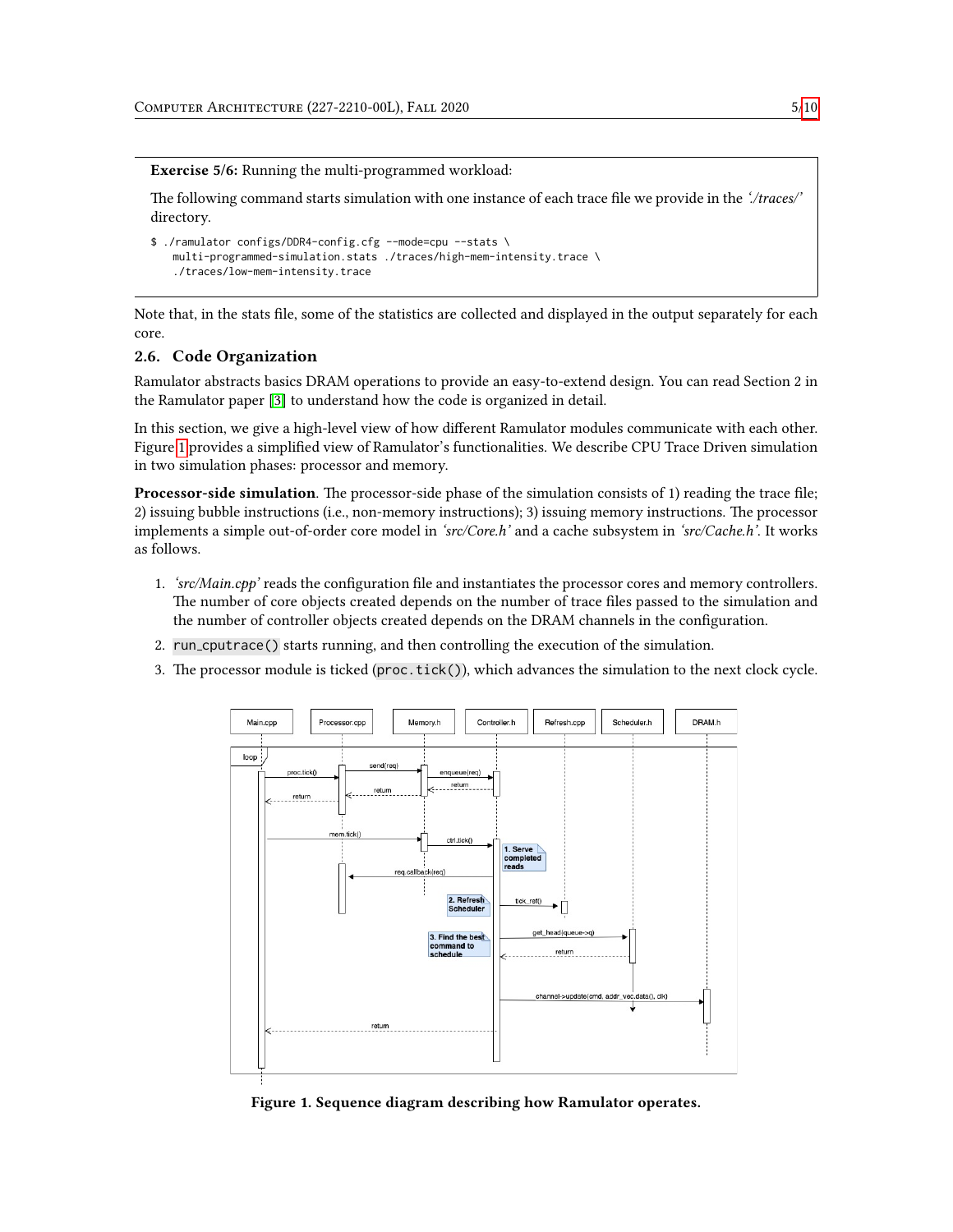4. The processor ticks the cores and the cache subsystem. On each clock cycle, each core reads instructions from its trace file. When a core receives a memory instruction from the simulated trace, the core calls send() to forward a memory request to the corresponding cache (if the configuration file defines caches) or memory controller. send() implements the functionality to determine which controller should service the request. Then, once a controller completes servicing a request, it informs the core that issued the request by calling callback(), which is a function passed along with the request object as a member variable.

Memory-side simulation. The memory-side phase of the simulation has three main tasks: 1) to serve completed reads; 2) to refresh the memory device; 3) to schedule DRAM commands. The memory module implements a memory controller (one for each DRAM channel) that is responsible for performing these three tasks. The memory-side simulation works as follows.

- 1. 'src/Main.cpp' ticks the memory module (memory.tick()), which advances the simulation to the next clock cycle. The memory module then ticks each memory controller.
- 2. Serving completed reads. The controller checks if any request is completed, and if so, it informs the core that issued the requests by calling the corresponding req.callback(req) function.
- 3. Refreshing the memory device. The controller calls the refresh module, which is responsible for issuing refresh commands at the defined refresh interval.
- 4. Scheduling DRAM commands. The memory scheduler determines which request in the memory request queue should be serviced next. The selected request depends on the scheduling policy that is in use. Every cycle, the scheduler uses the scheduling policy to scan the requests in the queue to find the most appropriate request to service next, as dictated by the scheduling policy in use. If there is any such request ready to be serviced, the scheduler forwards this request to the controller, and the controller issues the appropriate DRAM command (e.g., READ, ACTIVATE) for servicing the request. Then, the the controller calls channel- $\geq$ update $()$  to update the state of the DRAM device to reflect the effect of the issued DRAM command. It is important to point out that the timing of each DRAM command is defined in the standard DRAM specification (i.e., datasheets). Each memory technology file (e.g., 'src/DDR4.h') defines timing specifications for different device types that implement the standard. For the timing parameters, you can see the SpeedEntry structure in 'src/DDR4.h'.

Now, let's see how different memory scheduling policies impact performance. Open 'src/Scheduler.h' with your favorite text editor. By default, Ramulator employs the *FRFCFS\_Cap* scheduler [\[7\]](#page-9-7). You can change this scheduler by modifying the line that is shown below:

**type** = Type::FRFCFS\_Cap; //Change this line to change scheduling policy

Exercise 6/6: Modifying Ramulator source code:

Change the appropriate source files to make Ramulator to use the FCFS (First-Come First-Serve) memory scheduler. After the changes, run make again to compile Ramulator with the latest changes. Then, simulate the high memory intensity trace and compare the execution time of FCFS to the default FRFCFS\_Cap policy.

### 3. Your Task 1/3: Implementing ATLAS

Your goal is to extend Ramulator by implementing the Adaptive per-Thread Least-Attained-Service (ATLAS) scheduler [\[1\]](#page-9-1). The key idea of ATLAS is to periodically order threads based on the service they have attained from the memory controllers, and prioritize threads that have attained the least service compared to the others in each period. This technique significantly reduces the time the CPU cores stall and, as a result, improves system throughput, as shown by Kim et al. [\[1\]](#page-9-1).

Your task is to extend Ramulator with the ATLAS scheduling policy, as described in Sections 3-5 in the paper that proposed ATLAS [\[1\]](#page-9-1). Although you should stick to the exact mechanisms described in the paper, it is your task to figure out how to implement ATLAS in Ramulator. There are multiple ways to extend Ramulator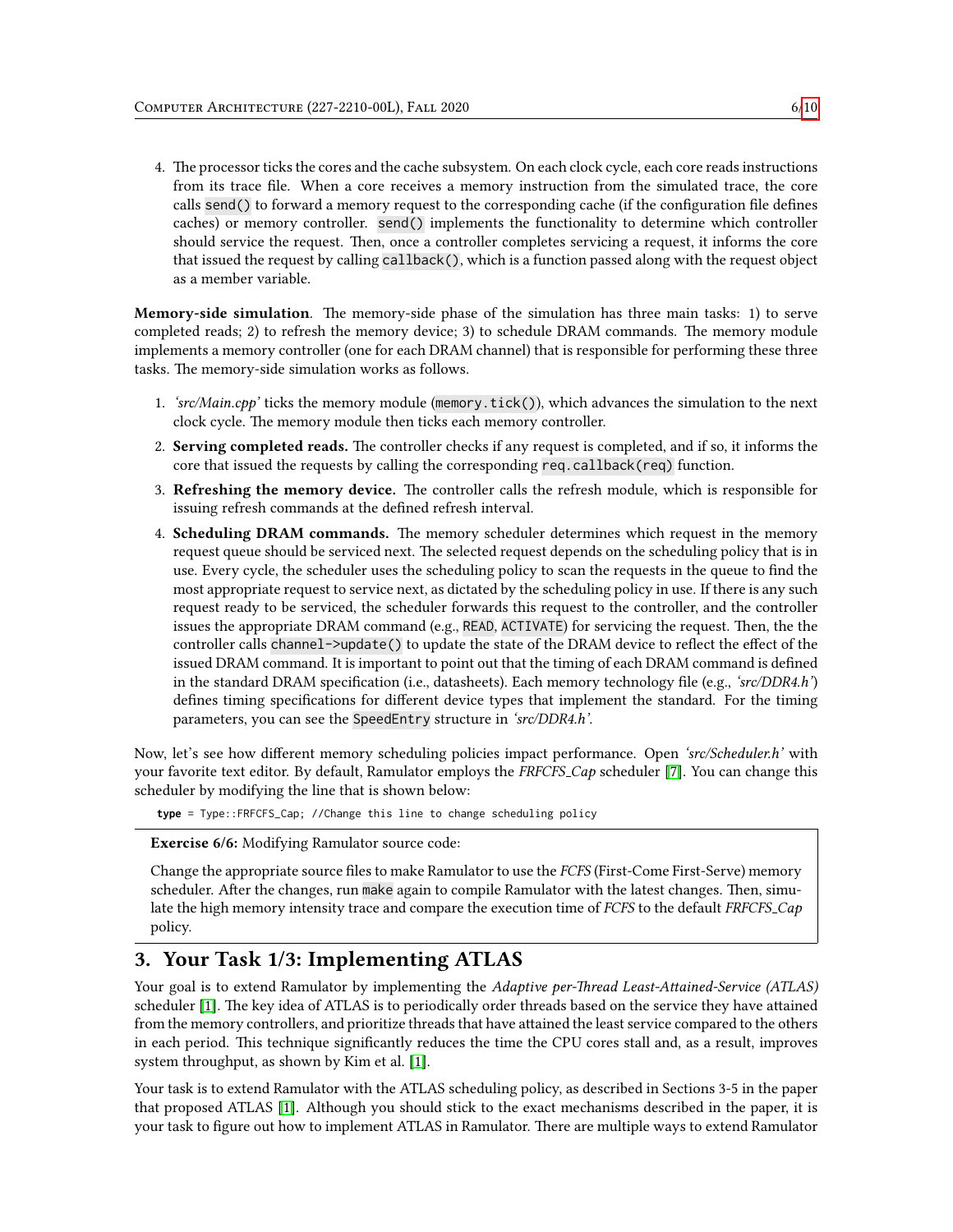with a new memory scheduling policy. For example, you can add ATLAS as a new scheduler type in *'Sched*uler.h' (similar to other policies such as  $FCFS$ ) and modify/add functions in that header file. You will not be provided with a specific software design and you are free to implement ATLAS in Ramulator as you find appropriate.

Although we do not restrict you to a specific software implementation, you should make sure your ATLAS implementation is functionally equivalent to the mechanism described in the paper. Also, please use the default configuration of the ATLAS mechanism that is provided in the paper at the end of Section 6 (i.e., quantum length = 10 million cycles,  $\alpha$  = 0.875, and T = 100K cycles).

### 4. Your Task 2/3: Implementing BLISS

In this second task, your goal is to extend Ramulator by implementing the BLISS scheduler [\[2\]](#page-9-2). The key idea of BLISS is to separate applications in two groups, one containing application with high memory intensity and another that includes applications that access the memory less. The BLISS scheduler achieves its grouping by identifying applications that access a row many times in repetition and deprioritizing them for a determined amount of time. As shown by Subramanian et al. [\[2\]](#page-9-2), BLISS reduces the interference between the two groups and improves system throughput and fairness.

Your task is to extend Ramulator with the BLISS scheduling policy, as described in Sections 4-5 in the paper that proposed BLISS [\[2\]](#page-9-2). Similar to Task 1, you will not be provided a specific way of implementation in Ramulator and you are free to implement BLISS in Ramulator as you find appropriate.

Although we do not restrict you to a specific software implementation, you should make sure your BLISS implementation is functionally equivalent to the mechanism described in the paper. Also, please use the default configuration of the BLISS mechanism provided in the paper at the end of Section 6.5 (i.e., Blacklisting  $Threshold = 4$ ,  $Clearing Interval = 10K cycles)$ .

### 5. Your Task 3/3: Evaluating ATLAS and BLISS and Comparing Them to Conventional Memory Scheduling Policies

Your task is now to evaluate the *instruction throughput (IT)* and *maximum slowdown (MS)* that your ATLAS and BLISS implementations provide compared to three baseline scheduling policies: FCFS, FRFCFS, and FR-FCFS Cap. Use the following definitions of instruction throughput  $(IT)$  and maximum slowdown  $(MS)$ :

$$
Instruction\;Throughout\;(IT) = \frac{\sum_{c=0}^{NumCores}\; InstructionsRetired(c)}{CPUCycles}
$$

which is basically the sum of all instructions retired in each core divided by the total number of CPU cycles the simulation took to complete.

$$
Maximum \; Slowdown \; (MS) = \max_{a \in Applications} \frac{CPUCycles_{shared}(a)}{CPUCycles_{alone}(a)}
$$

To calculate the slowdown of a single application, simply divide the execution time of the application when running together with other applications in the same system by the execution time of the application when running the application alone on the same system. Maximum slowdown (MS) is the maximum of the single application slowdowns within a multi-programmed workload.

As a first part of the evaluation, you will have to add instruction throughput as a statistic to Ramulator such that the output '.stats' contains a new *instruction\_throughput* line. To do so, you will first need to use the ScalarStat class and create an instance of it in a way similar to other statistics that already exist in Ramulator. You must calculate instruction throughput, as defined in the equation above.

It is not possible to directly add MS as a statistic to Ramulator as it is required to run Ramulator multiple times (once with all applications together, and once the target application alone) to collect the required information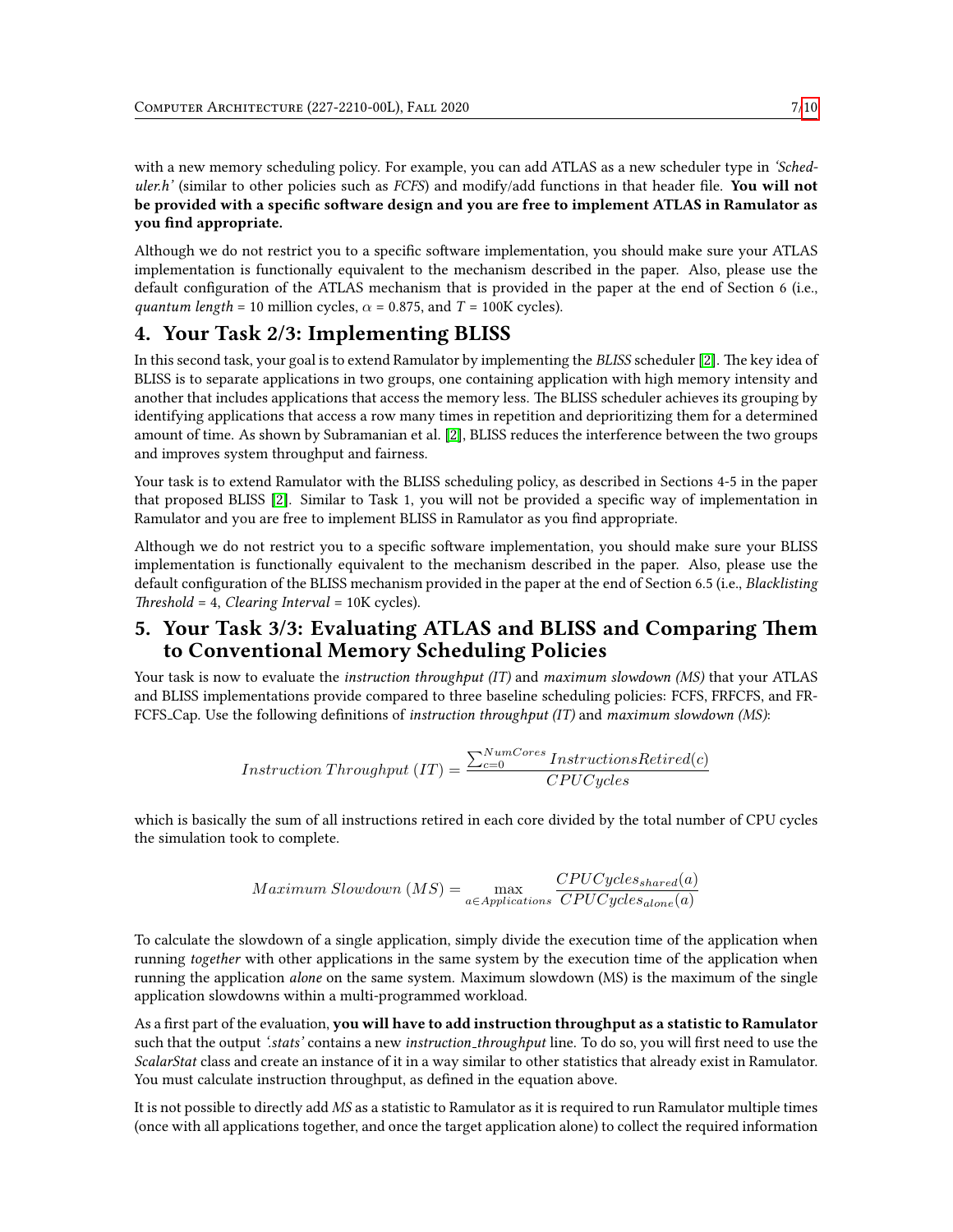to calculate MS. Thus, you will need to calculate MS manually or write a script that will read multiple Ramulator stats files and return the MS of each application.

Do the following when running the simulations:

- 1. Make sure you do not change parts of the processor and memory configuration other than those specifically mentioned that you can change in this assignment.
- 2. Run simulations until every core retires 20 million instructions.
- 3. For each scheduling policy, run the following multi-programmed workloads:
	- Workload 1: HLLL (four-core)
	- Workload 2: HHLL (four-core)
	- Workload 3: HHHH (four-core)
	- Workload 4: HHHHHHHH (eight-core)

where H stands for an instance of the trace with high memory intensity and  $\mathsf L$  stands for the trace with low memory intensity. We provide both traces, as explained in Section [2.1.](#page-0-1)

Run Ramulator using the following memory schedulers, collect the instruction throughput and MS of these runs, and analyze the results.

- FCFS (First-Come First-Serve): The first memory request to be inserted into the memory request queue is serviced first.
- FRFCFS (First-Ready First-Come First-Serve): Similar to FCFS but requests in the request queue that target already open rows are prioritized.
- FRFCFS Cap: Similar to FRFCFS but the number of read/write requests that can be serviced from an already open row is limited to prevent starvation of other requests that target different rows in the same bank. In other words, with this policy, once a row is activated, it could only serve a certain number of read/write requests and then it must be closed (do not change the default parameter of FRFCFS Cap). See [\[7\]](#page-9-7) for a more detailed description and evaluation of this policy.
- ATLAS: This is your implementation of the ATLAS scheduler described in [\[1\]](#page-9-1).
- BLISS: This is your implementation of the BLISS scheduler described in [\[2\]](#page-9-2).

Evaluate each workload using each scheduling policy listed above. Collect the instruction throughput (IT) and *maximum slowdown* (*MS*) results and plot them as shown in the template in Figure [2.](#page-8-0) Note that you should show IT and MS results in separate graphs for all five scheduling policies and four multi-programmed workloads.

#### Based on your analysis, submit answers to the following questions with your lab report.

- 1. Provide two graphs, one for IT and another for MS, depicting the metrics for 4 different workloads and 5 different scheduling policies.
- 2. Explain the two graphs.
- 3. How does each of the throughput and MS metrics change when using each scheduling policy? Explain why.
- 4. Do the results match your expectations? Clearly explain what kind of difference each scheduling policy you expect to make. If the results do not match your expectations, try to reason why you may not be seeing the expected results.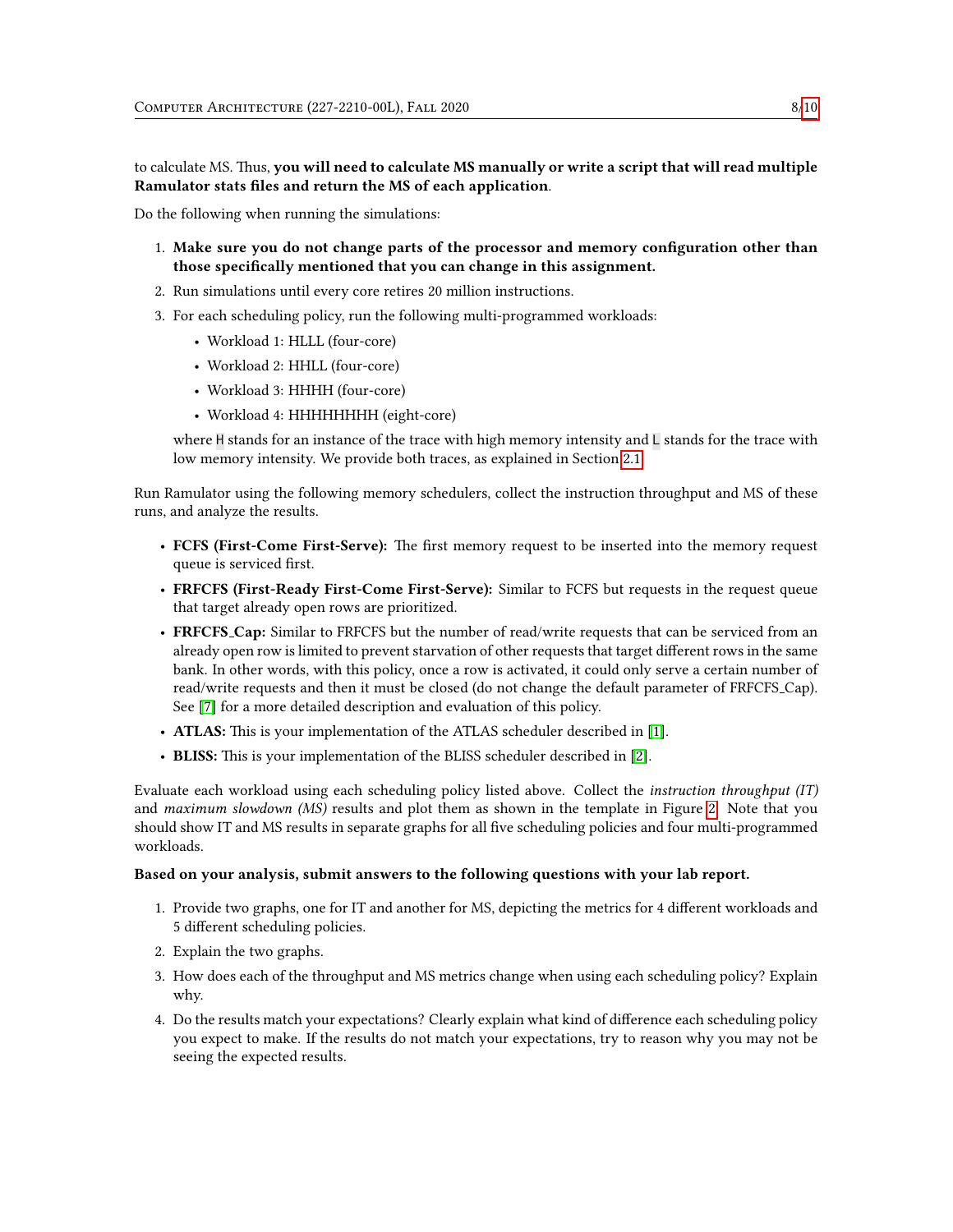<span id="page-8-0"></span>

Figure 2. A template showing how IT and MS results should be plotted.

# 6. Bonus Task: Designing Your Own Memory Scheduler

In this task, your goal is to come up with a *new* memory scheduling idea (or multiple ones) that hopefully performs better than the existing five scheduling policies. To generate a new idea, you may want to find and study prior work in more detail and cover the research in the area. Alternatively, you can exercise your creativity and insight. You are free to come up with any kind of memory scheduling idea as long as it is your own.

Evaluate your idea in a way similar to how you evaluated ATLAS and BLISS in Task 3. Compare your new idea against all five scheduling policies we mentioned.

Submit 1) a detailed description of your idea, 2) Ramulator implementation of the idea, and 3) the results of your new policy. You may create graphs similar to those you created for Task 3.

You can receive 1.5% of the entire course grade if you come up with a good memory scheduling idea that outperforms the five scheduling policies mentioned in this assignment. You may also receive credit for particularly creative and insightful ideas.

### 7. Tips

- Please do not distribute the provided program files. These are for exclusive individual use of each student of the Computer Architecture course. Distribution and sharing violates the copyright of the software provided to you.
- Read this handout in detail.
- If needed, please ask questions to the TAs using the online Q&A forum in Moodle.
- When you encounter a technical problem, please first read the error messages. A search on the web can usually solve many debugging issues, and error messages.

# 8. Submission

Use the corresponding assignment in Moodle (<https://moodle-app2.let.ethz.ch/>). You should submit:

- All the files needed to compile your code (including Ramulator source files that you did not change).
- A report as a single PDF file that contains two main sections: 1) section that briefly explains what changes you made in Ramulator to implement the new scheduling policies and 2) section about your analysis from Task 3, including the plotted results.
- All .stat files that are related to your analysis in Task 3.